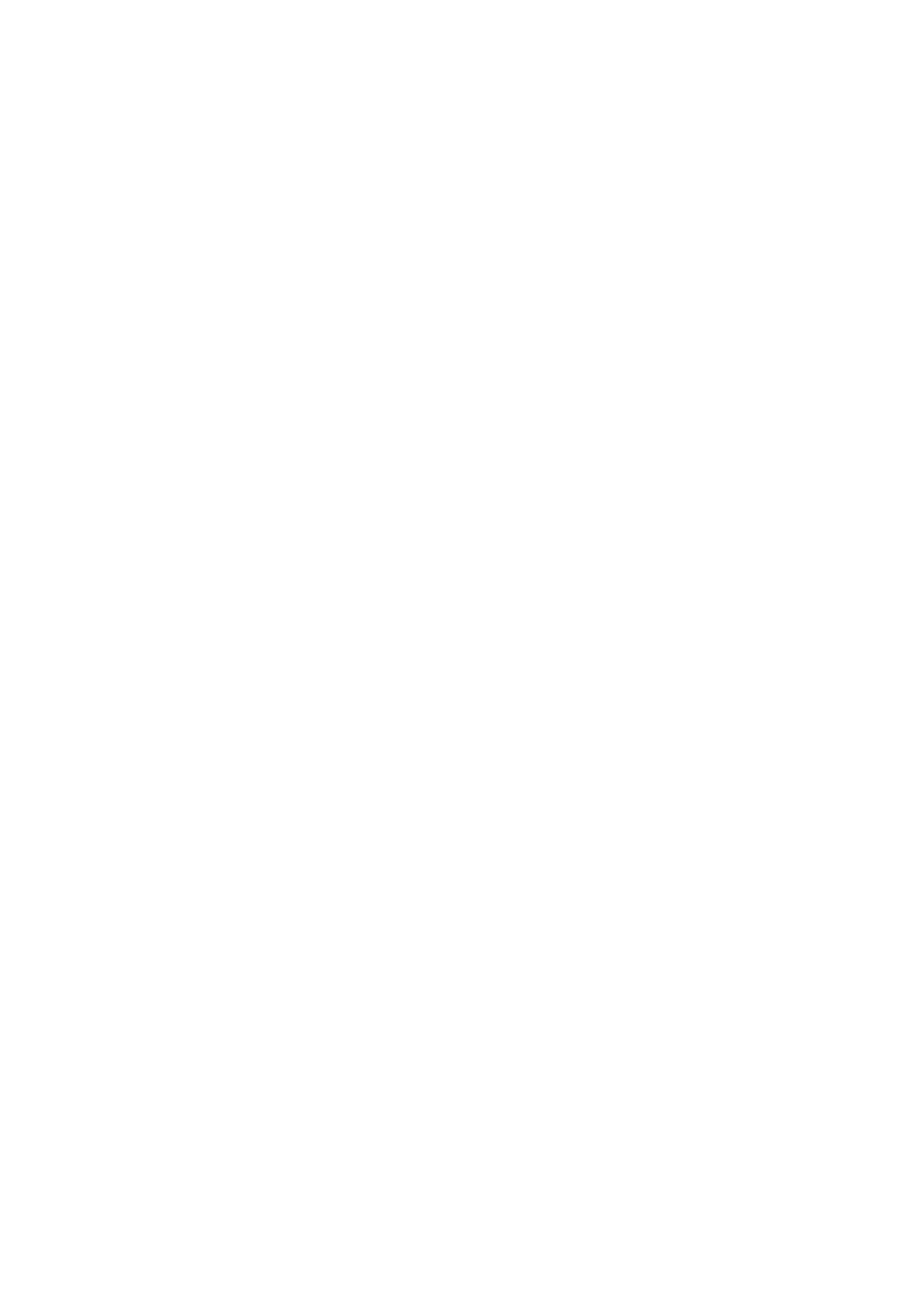#### A

# **B I L L**

#### TO

Address bullying in grant-aided schools.

E IT ENACTED by being passed by the Northern Ireland Assembly and assented to by Her Majesty as follows:

#### **Definition of "bullying"**

<span id="page-2-0"></span>**1.**—(1) In this Act "bullying" includes—

- (a) the repeated use of a verbal, written or electronic communication or a physical act (or a combination of those),
- (b) by a pupil or a group of pupils, 5
	- (c) against another pupil or group of pupils,
	- (d) with the intention of causing physical or emotional harm to that pupil or group of pupils.
	- (2) For the purposes of subsection [\(1\),](#page-2-0) "act" includes "omission".

#### **Duty of Board of Governors to secure measures to prevent bullying**  10

**2.**—(1) The Board of Governors of a grant-aided school must—

- (a) ensure that policies designed to prevent bullying among pupils registered at the school are pursued at the school;
- (b) determine the measures to be taken at the school (whether by the Board of Governors, the staff of the school or other persons) with a view to preventing bullying involving registered pupils at the school—
	- (i) on the premises of the school during the school day;
	- (ii) while travelling to or from the school during the school term; or
	- (iii) while the pupil is in the lawful control or charge of a member of the staff of the school;

20

15

- <span id="page-2-2"></span><span id="page-2-1"></span>(c) review those measures—
	- (i) from time to time; and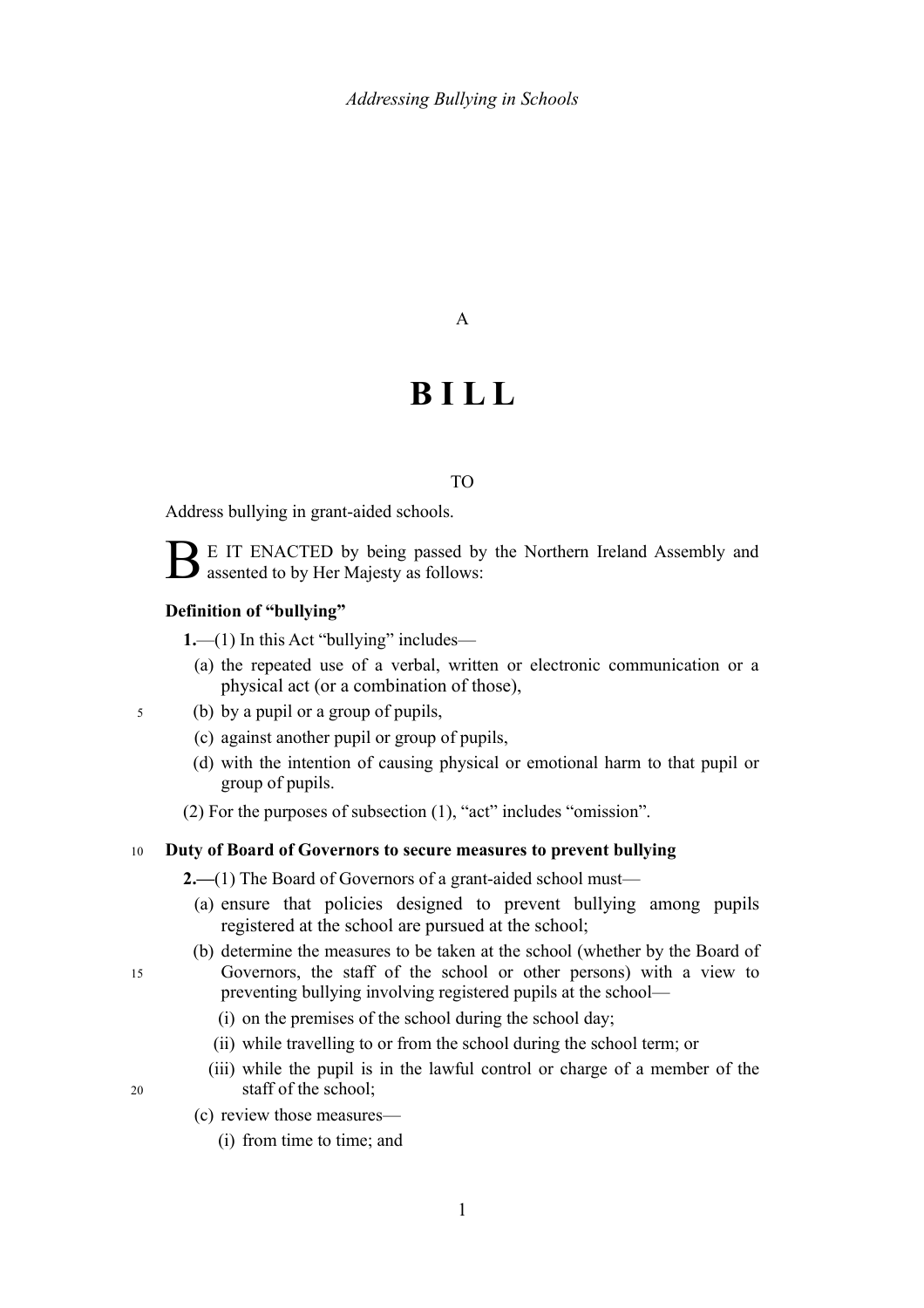- <span id="page-3-3"></span>(ii) (without prejudice to sub-paragraph [\(i\)\)](#page-2-2) at such times as the Department may direct;
- (d) before determining or revising those measures, consult (in such manner as appears to it to be appropriate) the principal and the registered pupils at the school and the parents of those pupils;
- (e) in determining or reviewing those measures, have due regard to any guidance given by the Department;
- (f) prepare a written statement of such measures and secure that—
	- (i) a copy of that statement is given or otherwise made available, free of charge and in such form as the Board of Governors considers appropriate, to the parents of all registered pupils at the school and to the staff of the school; and
	- (ii) copies of the statement are available for inspection at the school at all reasonable times, free of charge and in such form as the Board of Governors considers appropriate; and
- (g) secure that such measures are taken.
- (2) Directions under subsection  $(1)(c)(ii)$  $(1)(c)(ii)$  $(1)(c)(ii)$  may be given—
	- (a) in relation to grant-aided schools generally;
	- (b) in relation to a class or description of grant-aided school; or
- (c) in relation to any particular grant-aided school or schools.  $20$

(3) In Article 3(3)(a)(ii) of the Education (Northern Ireland) Order 1998 (duty of the principal to determine measures) omit the words "and, in particular, preventing all forms of bullying among pupils".

#### <span id="page-3-2"></span>**Duty to keep a record of incidents of bullying**

- **3.**—(1) The Board of Governors of a grant-aided school must ensure that a record is kept of all incidents or alleged incidents of bullying involving a registered pupil at the school that occur— 25
	- (a) on the premises of the school during the school day;
	- (b) while travelling to or from the school during the school term; or
- <span id="page-3-1"></span>(c) while the pupil is in the lawful control or charge of a member of the staff of the school. 30
	- (2) A record under subsection [\(1\)](#page-3-2) must—
		- (a) state what, from all of the circumstances, appears to be the motivation of the incident; and
- (b) include information about how the incident was addressed. 35

<span id="page-3-4"></span><span id="page-3-0"></span>(3) For the purposes of subsection  $(2)(a)$ , motivation may include—

- (a) age;
- (b) disability;
- (c) gender reassignment;
- (d) marriage; 40
	- (e) political opinion;
	- (f) pregnancy;

15

5